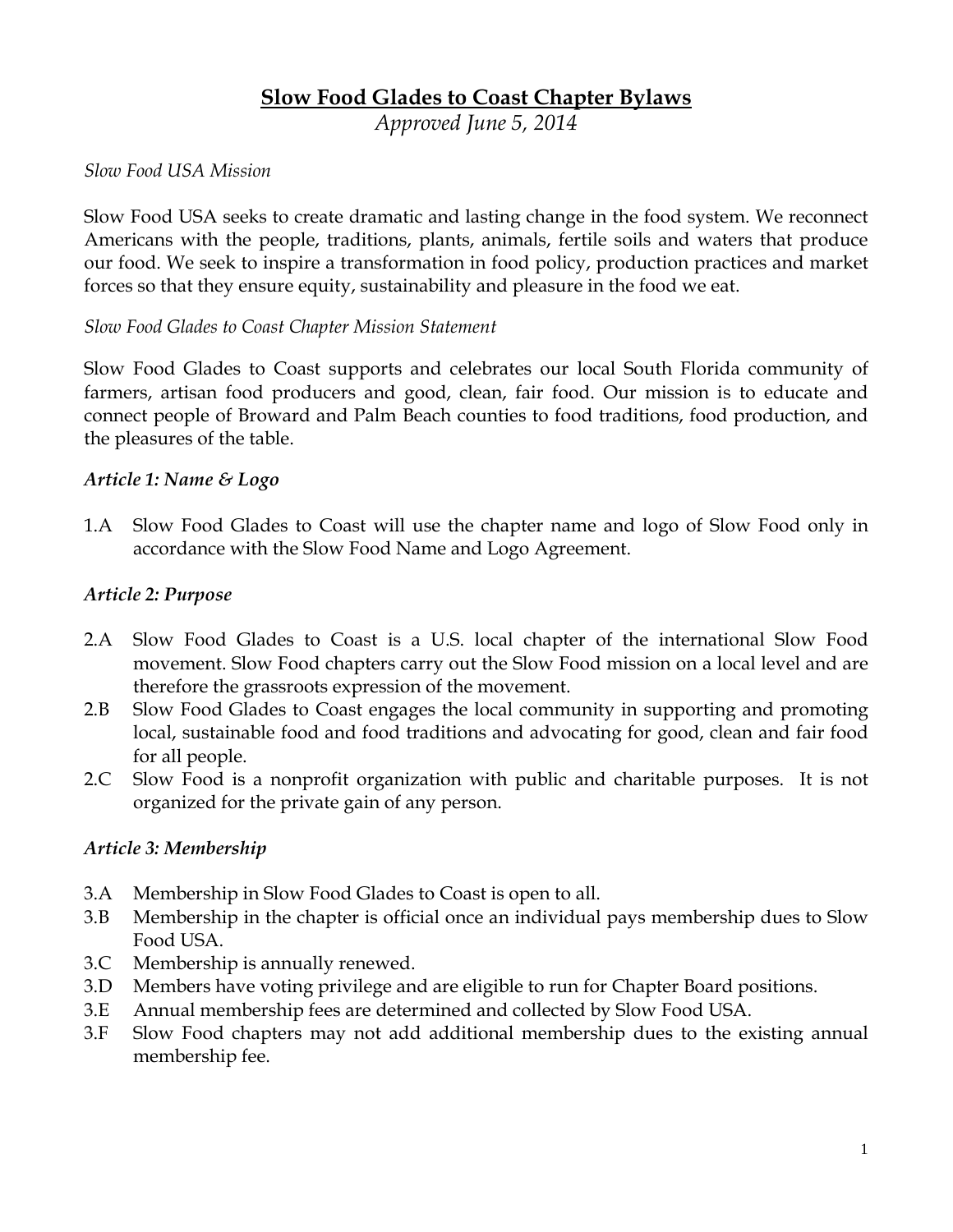### *Article 4: Meetings*

- 4.A *Annual Membership Meeting:* Slow Food Glades to Coast will hold **at least one** general membership meeting each year for the purpose of electing Directors to the Board and conducting business to come before the membership. Notice of the Annual Members' meeting must contain the agenda, date, place and time and must be sent to the Members at least thirty (30) calendar days prior to the meeting. No business except that specified in the notice of meeting to the Members shall be transacted at the Annual Members meeting.
- 4.B *General Membership Voting*: All Slow Food Glades to Coast members in good standing shall have the right to vote on topics at the Annual Membership Meeting. Each Voting Member shall have one (1) vote. Whenever a vote of the general members is called, then a majority of the Voting Members in attendance at a meeting shall be considered a quorum. Votes at a meeting may be made by ballot, show of hands, or by voice
- 4.C *Board Meetings & Board Voting:* Board meetings are held monthly or bi-monthly. The meeting agenda shall be sent to the Board in advance via email, or can follow a regular agenda of reports from each Board member. Each Board Member has the power to present proposals, which shall be addressed to the Chair in a timely manner so such proposal(s) may be included in the agenda of the Board. All voting actions will be specifically denoted in the Board meeting agenda prior to a vote. A quorum of the Board is defined as half the number of those serving. For important votes anticipated in advance, Board members are encouraged to vote by proxy or by email. All Board meetings should be open to members; however, the Board may reserve the right to call closed meetings.
	- 4.C.1 Board topics requiring a formal vote include, but are not limited to:
		- Disbursement of any Chapter funds over \$50 including any purchases by Board members made on behalf of the Chapter.
		- Chapter events proposed by the Events Committee.

### *Article 5: Chapter and Board Structure*

- 5.A The Glades to Coast Chapter Board is composed of several officer positions:
	- 5.A.1 The **Chair** liaises with the Regional Governor, the Slow Food USA national office, and other Chapter Chairs in the region. The Chair creates meeting agendas, runs general meetings, acts as one of at least two signing authorities for the chapter bank account, acts as primary contact for the group, oversees the activities of the chapter, and ensures that the chapter is meeting all annual requirements. Also ensures that proper notification is given of Board and annual members' meetings. Chair and Vice-Chair may share the above duties.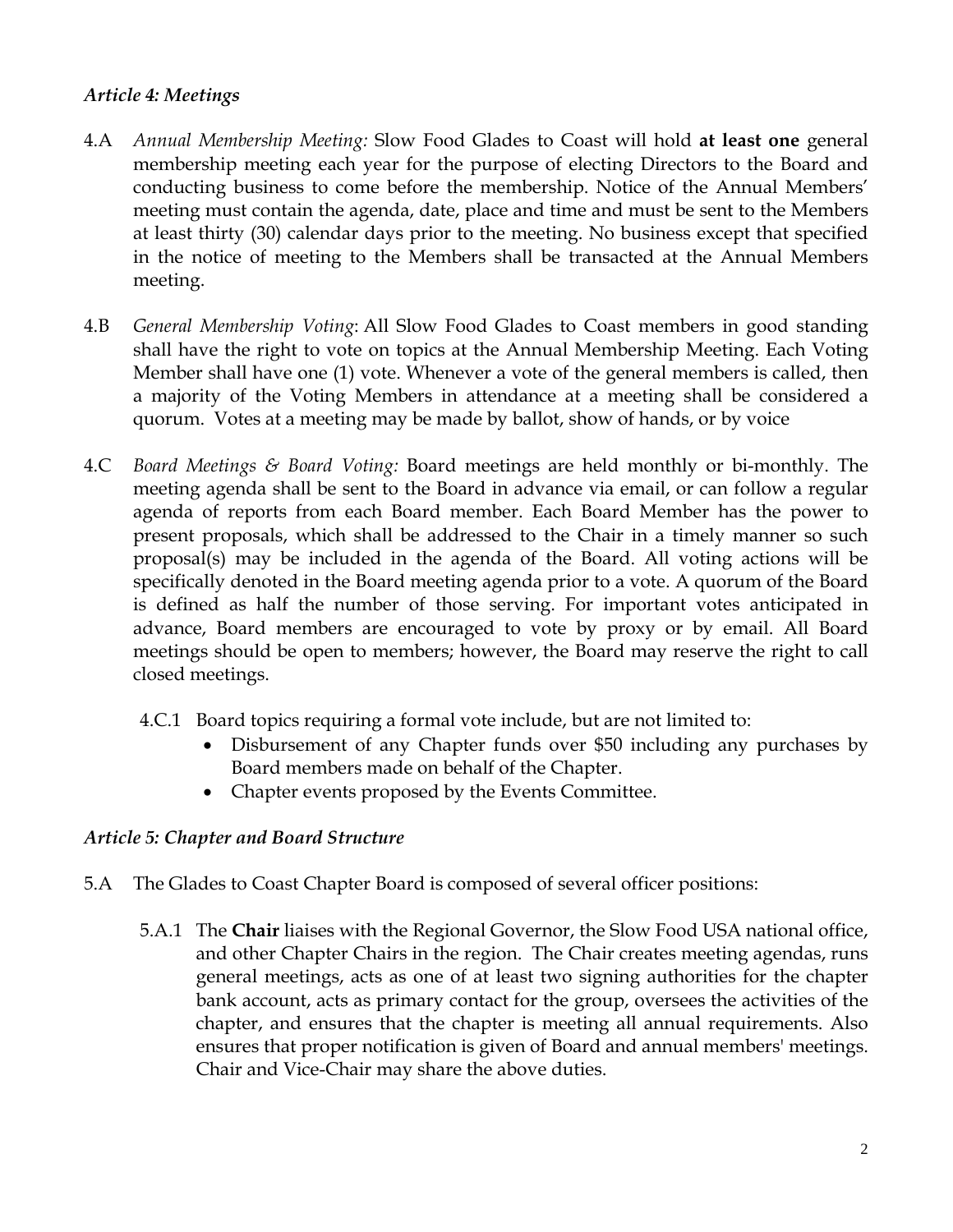- 5.A.2 The **Vice Chair** supports the Chair, acts in the Chair's stead when the Chair is unavailable, and may oversee the sub-committees.
- 5.A.3 The **Treasurer** records the income and expenditures of the chapter, reports financial status to the board, manages the chapter's annual tax filing requirements, acts as one of at least two signing authorities for the Chapter bank account, prepares an annual report and budget for the Chapter, and may set fundraising goals and activities for the chapter.
- 5.A.4 The **Secretary** is responsible for ensuring that accurate and sufficient documentation exists to meet legal requirements, and to enable authorized persons to determine when, how, and by whom the Board's business was conducted. In order to fulfill these responsibilities, and subject to the organization's bylaws, the Secretary records minutes/summaries of meetings, ensures their accuracy, and availability, proposes policies and practices, submits various reports to the Board, and performs other duties as the need arises and/or as defined in the bylaws.

*Minutes/Meeting Summary:* Requirements of minutes include at a minimum the date, time, location of meeting; list of those present (and/or absent); list of items discussed; list of reports presented; and any motions presented, description of discussion, and final vote.

*Custodian of records:* Ensures that the records of the organization are maintained as required by law and made available when required by authorized persons. Records include founding documents, (e.g. bylaws), lists board and committee meeting summaries, financial reports (as provided by the Treasurer), and other official records. The Secretary also coordinates with the Membership Director (lead) to ensure that official records are maintained of members of the organization and Board. He/She ensures that these records are available when required for actions of the Board including reports, elections, referenda, other votes, etc.

- 5.A.5 **Membership** maintains and updates the Chapter's membership list and reports membership status at each board meeting. The membership chair may seek ways to recruit and retain members.
- 5.A.6 **Events** will facilitate all events held by the Chapter in conjunction with the Event Sub-Committee and/or other chapter members. The Events Director will lead brainstorming ideas and execution of agreed upon ideas and will ensure that all necessary items, information, etc. are in place for successful events. The Events Director will ensure that the Marketing-Communications Director gets timely information for press/calendar materials.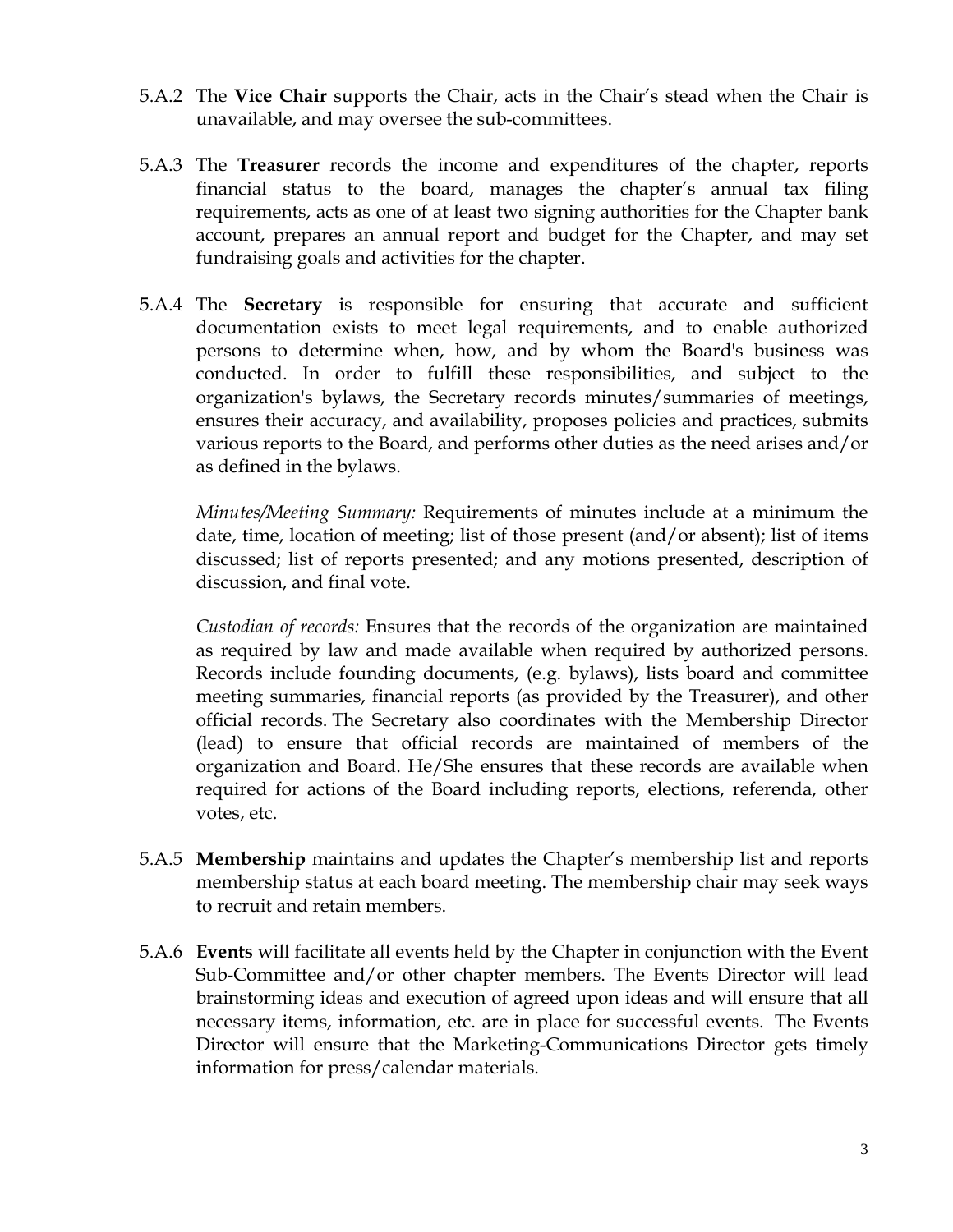- 5.A.7 **Marketing-Communications** is responsible for creating press releases, eBlasts and the general G2C marketing-promotions-PR effort to the broader Chapter stakeholder list. Includes social marketing & media (e.g., Chapter website, Facebook, etc.). Assists in copywriting, editing, and collaboration on overall look and uploading of events to Chapter website.
- 5.A.8 **Fundraising & Sponsorship** is responsible for leading annual donor-type solicitations, fundraising and sponsorship activities for the Chapter. This position will work directly with the Membership and Events Directors to coordinate sponsorships and fundraising through individual events and socials. Also will pursue grant opportunities to support the Chapter.
- 5.B *Committees:* May be formed to deal with specific projects, activities, or events. These committees may wish to elect a committee Chair as the primary contact for and coordinator of the project, activity, or event.
	- **5.B.1 Events Committee –** Chaired by Events, membership is open to Board members, Advisors, and general Chapter members. Planning meetings will be held to set the annual event schedule for the calendar year. All events will be reviewed and approved by the Chapter Board.
	- **5.B.2 Nomination Committee –** When Board member elections are needed, the Board Chair gathers a nomination committee, which may consist of Board members and Chapter members, or Advisors. The committee is responsible for vetting and recruiting nominees and for ensuring fairness of the process and outcome of an election. See Article 6 for more information.
- 5.C *Advisors:* Individuals with specific subject expertise that have been approved by the Board of Directors will advise the Board on Chapter related issues. Advisors must be active members of the Chapter and will serve at the discretion of the Board and may actively serve on committees, as needed.
- 5.D *Removal of Officers:* Upon a written request of a majority of the Board of Directors, which will include a request for a special meeting of the Board of Directors for the same matter, the Board of Directors shall convene and review written complaints submitted with respect to the performance of an officer in the discharge of his or her duties. The officer under review shall have the right to respond to the Board of Directors at the Officer Review Meeting prior to any vote. Such officer's failure to be present at the Officer Review Meeting shall be deemed a waiver of such right. Thereafter, the officer may be removed from his or her office upon a vote of one more than the majority of the remaining Board of Directors, which vote shall be taken without the vote or presence of the officer under review.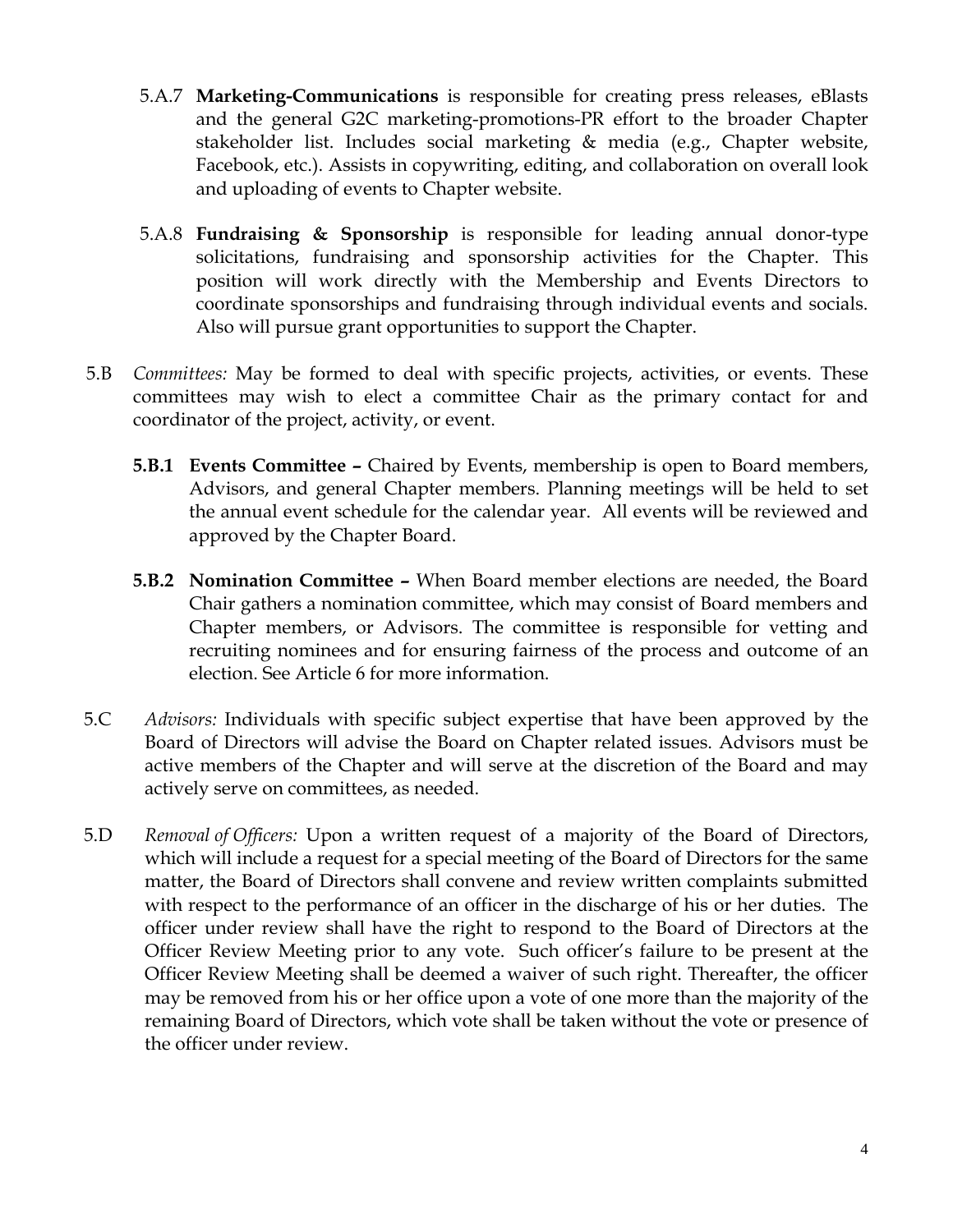5.E *New Officers:* In order to facilitate business of the chapter, new positions may be created and individuals recruited to fill these positions. The Board will be responsible for creating such positions and approving individuals to fill these positions.

### *Article 6: Chapter Board Terms and Officer Elections*

- 6.A Any person who wishes to serve on the Chapter Board must be an active, dues-paid member of Slow Food USA.
- 6.B After completion of a 3 month trial period, terms of Chair and Vice-Chair serve for 2 years, with term staggering preferred. All other Board positions serve for 1 year. Reelection is possible for additional terms but not to exceed eight years of service before a one year hiatus.
- 6.C At least two months prior to the end of Board member terms and/or the annual meeting, the Board appoints a chair of the nominating committee to oversee the Board member elections process.
	- 6.C.1 The nomination committee first determines who on the Board is eligible and willing to stand for reelection and then determines if the Board has any open positions.
	- 6.C.2 When there are open positions on the Board, the nomination committee may make an announcement to the general membership and ask for nominees. The committee can also actively recruit nominees who have specific attributes needed on the Board.
	- 6.C.3 The Board may vote to accept the slate of candidates recommended by the nominating committee before it is sent to the general membership.
	- 6.C.4 At least two weeks in advance of the membership meeting, the nomination committee will forward the Board-approved slate of candidates, and their respective nominee profiles, to the general membership for consideration.
	- 6.C.5 Voting takes place either electronically in advance or in person at the annual membership meeting.
	- 6.C.6 The general membership may vote to accept the candidates recommended by the nominating committee, or, in the case of multiple candidates running for the open position(s), the candidate(s) receiving the most votes gain the seat(s).
- 6.D In the case of a Board position becoming vacant mid-term, the Board Chair may appoint, with Board approval, a person to fill the unexpired term.

# *Article 7: Standards of Conduct*

Slow Food Glades to Coast Chapter Board members have the obligation to meet the following standards of conduct, and to hold other Board members accountable to them as well.

- 7.A Communicate and work together with common courtesy and collegial respect; disagree without being disagreeable.
- 7.B Create a welcoming environment for new members and volunteers; avoid insularity and the natural tendency to build and perpetuate the board with those already known.
- 7.C Always represent Slow Food and its mission in a positive and professional manner;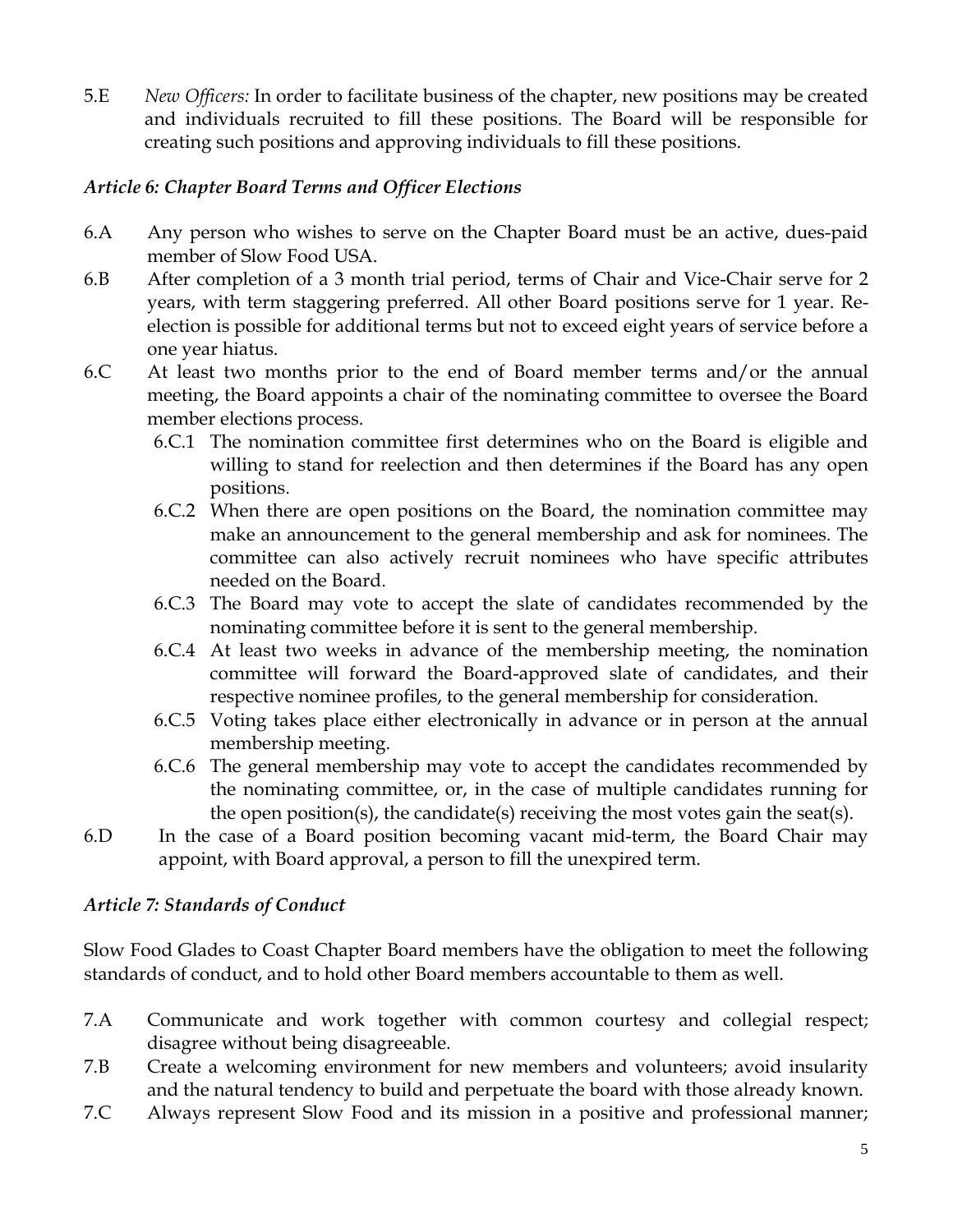keep disagreements within the Chapter.

- 7.D Accurately present the Slow Food's policies and positions when communicating on behalf of the organization; don't use a Slow Food leadership role or title to advance personal views.
- 7.E Respect your obligation to the Slow Food's members; use member lists and information about members for organizational purposes only.
- 7.F Use Slow Food resources wisely and in keeping with the fiduciary responsibility of all leaders.
- 7.G Foster an open democratic decision-making process; respect decisions once they are made.
- 7.H Praise publicly; criticize privately and tactfully.
- 7.I Handle disputes on the most local level, according to the guidelines provided in the Slow Food USA National Statute. If disputes cannot be resolved locally, the Regional Governor should be contacted to serve as an impartial mediator. If there is a conflict with your designated Regional Governor, ask for assistance from another impartial Governor.

### *Article 8: Amendments*

8.A Any member may propose an amendment to the bylaws. Any proposed amendment to the bylaws must be submitted to the Secretary and distributed to the Board at least 30 days before a vote of ratification by the board.

### *Article 9: Ratification*

- 9.A The Chapter bylaws or their amendments are ratified by a majority vote of the Board upon the completion of writing bylaws or modifying the SFUSA bylaws template.
- 9.B The Chapter bylaws must be available to Chapter members, the Regional Governor and Slow Food USA staff, and posted to the Chapter web site.

# *Article 10: Conflicts of Interest*

Every person elected or appointed to a position of authority in the organization has a duty of loyalty to, and must act in the interests of, that organization. Public perception and confidence in Slow Food USA are vital to the success of the organization. Slow Food USA is a volunteerrun organization and recognizes that its leaders and members have conflicts of interests from time to time. Introducing a conflict of interest policy to the Chapter Board is meant to protect, not punish, the interest of your chapter when it is contemplating entering into a transaction or arrangement, or when a situation arises that a member advances his or her own private interests through his or her position in the organization.

A conflict of interest may arise whenever the personal or professional interests of a board member, staff, or volunteer are potentially at odds with the organization's best interests. Such conflicts are common and acceptable if they benefit the group and if the Board makes decisions in the Chapter's best interests in a fair and informed manner.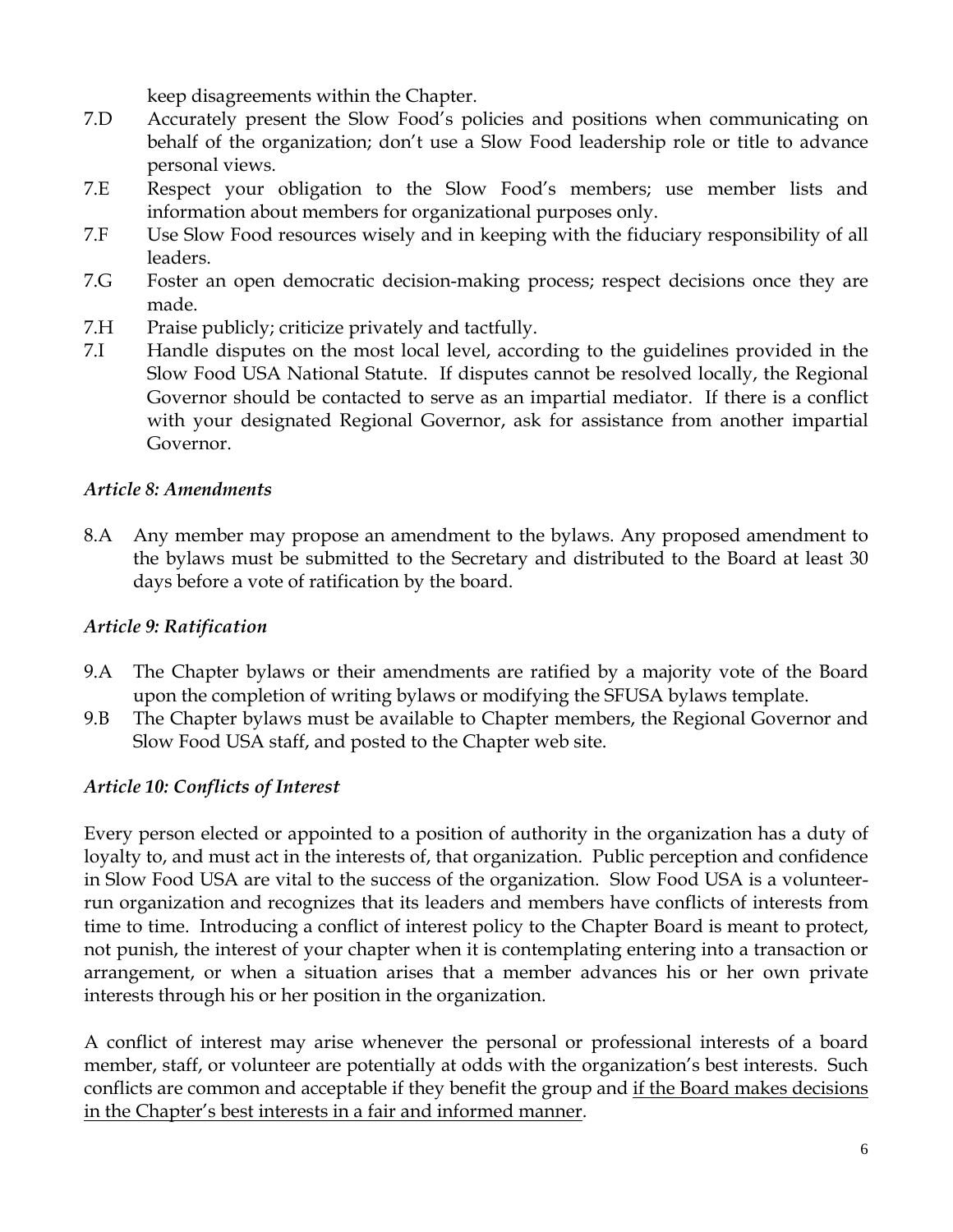The standard of behavior at Slow Food USA stipulates that all chapter board members scrupulously avoid conflicts of interest between the organization's interests on one hand, and their personal, professional, and business interests on the other. The chapter cannot be a vehicle for any individual business. This includes avoiding potential and actual conflicts of interest, as well as perceptions of such conflicts.

The following steps should be followed to avoid even the appearance of impropriety:

- No member of the Slow Food Glades to Coast Chapter Board shall **derive any personal profit or gain** by reason of his or her participation with Slow Food USA. This conflict-ofinterest policy **prohibits or limits business transactions** by Chapter Board members and requires them to disclose potential conflicts. Upon joining the board, each Board member will **sign a conflict of interest policy statement**.
- As a **normal practice** of the Board, each individual shall **disclose** to the chapter, any personal interest which he or she may have in any matter pending before the chapter and shall refrain from participation in any decision on such matter. Such disclosures should be recorded in the meeting's minutes.
- Require Board members to **withdraw from discussion** and **voting** on decisions that present a potential conflict.
- Although **it is not a conflict of interest to reimburse board members for expenses** incurred, they are prohibited from being paid to serve on the Board. Board members will not receive pass-through dollars for individual projects.
- Establish procedures to ensure the organization is receiving fair value in the transaction.

The Glades to Coast Chapter Board is responsible for:

- **Establishing by example an attitude and atmosphere of personal integrity**. Some situations may need only a brief, informal comment to maintain that climate. In others, a decision may be delayed because of the need to ensure that it has been made in the organization's best interests. Each of us, by our daily words and actions, contributes to a culture of integrity and responsibility.
- **Recording in the meeting summary** of the Chapter Board Meeting the potential conflict of interest, and the use of the procedures and criteria of this policy.
- Decide only to hire or contract with a Board member if they are the best qualified individuals available, and willing to provide the goods or services needed at the best price.

Approve at June 2014 Board Meeting

Januar C. Walys

Joanna C. Walczak – Secretary, Slow Food Glades to Coast